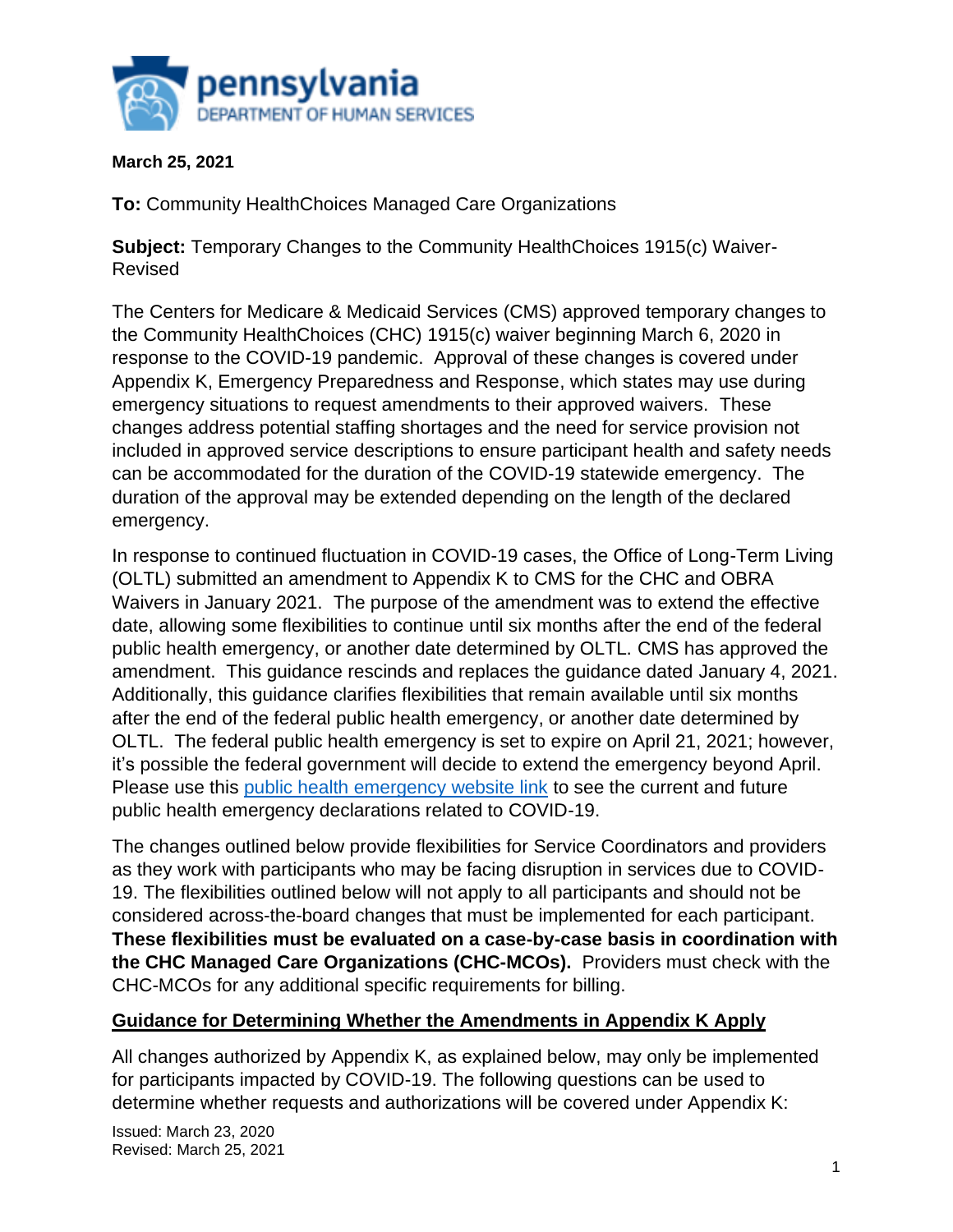

## **What change occurred for the participant as a result of COVID-19?**

a. Was the participant receiving services in a setting that closed?

b. Has the participant tested positive for COVID-19 that requires relatives to render services when direct care workers are unwilling or unable to render services while the participant remains positive for COVID-19?

c. Has the participant's caregiver or a person with whom they live tested positive for or exhibited symptoms of COVID-19?

d. Has the participant's direct care worker tested positive for or exhibited symptoms of COVID-19?

e. Is the participant's direct care worker isolating at home or quarantined due to exposure to someone who tested positive or exhibited symptoms of COVID-19?

f. Is the participant's direct care worker unable to render services due to caring for a child or children due to closure of schools or day care programs as a result of COVID-19?

g. Is the participant's direct care worker unable to render services due to caring for a family member who tested positive for or exhibited symptoms of COVID-19?

h. Is the provider unable to provide staffing at pre-COVID-19 required levels due to overall shortages of staffing and inability to secure additional staff?

#### **General Billing Guidance**

[Providers must check with the CHC-MCOs for specific billing requirements.]

- Providers must contact the participant's service coordinator to communicate changes to services or settings.
- If a provider decides to change their business practice, e.g., modifying staffing ratios, limiting services or suspending services, the provider must contact the appropriate CHC-MCO before making the change.

#### **Waiver Services**

**Personal Protective Equipment (PPE)** such as gloves, gowns and masks for unpaid/informal caregiver and participant use can be obtained as **Specialized Medical Equipment and Supplies if no other source is available.** PPE may be added to a participant's PCSP without the need for a comprehensive needs assessment or a physician's prescription. Purchase and utilization of PPE must be in accordance with CDC guidelines and CHC-MCO guidance.

For the following services, service limitations are temporarily lifted during the COVID-19 emergency declaration: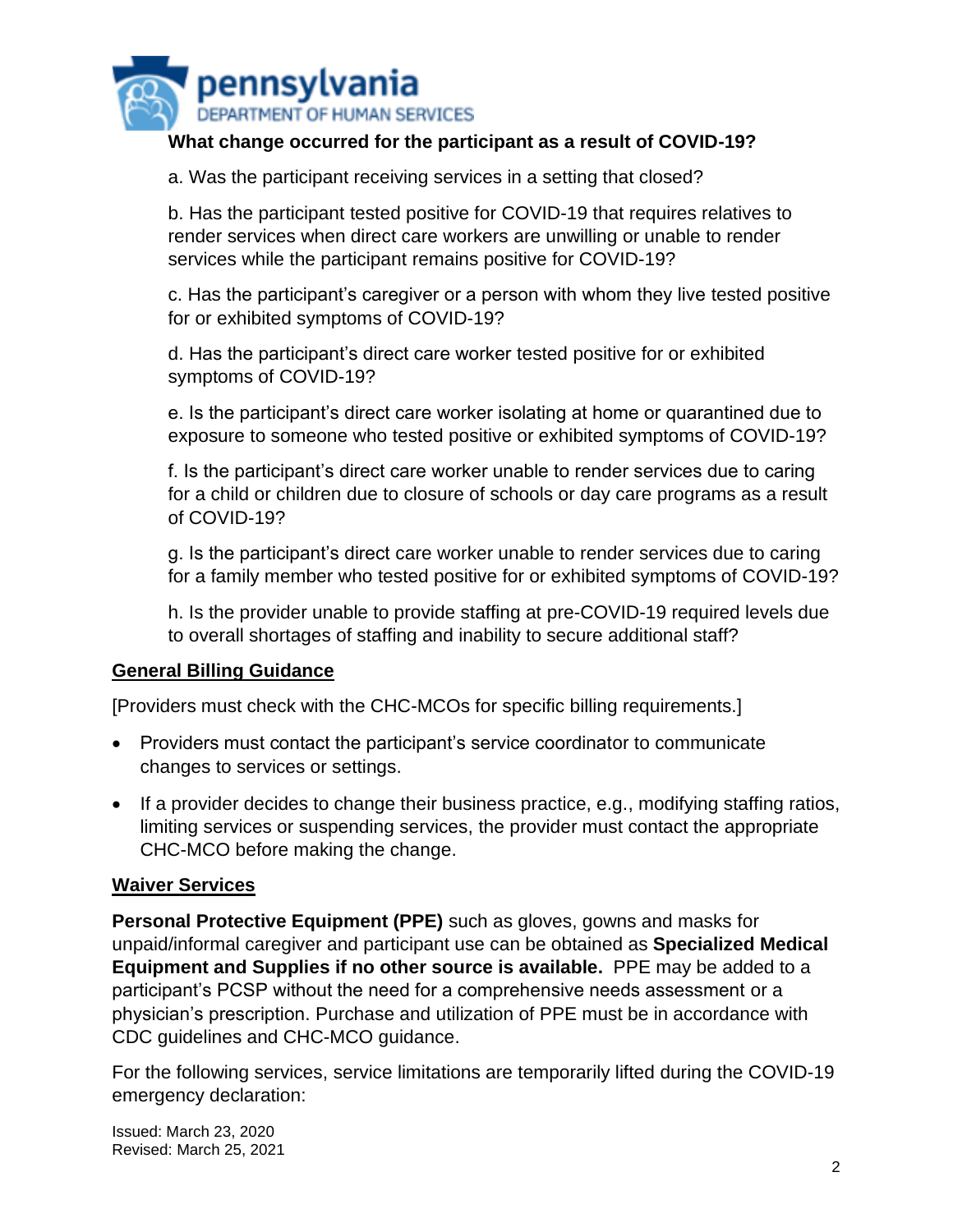

- **Adult Daily Living Services (upon reopening of adult day centers)** Normally, Long-Term or Continuous Nursing cannot be provided simultaneously with Adult Daily Living Services. Temporarily, Long-Term or Continuous Nursing may be provided as a separate service at the same time that Adult Daily Living Services are provided to ensure participant health and safety needs can be met.
- **Residential Habilitation** Normally, Long-Term or Continuous Nursing and Residential Habilitation cannot be on a PCSP at the same time. Temporarily, Long-Term or Continuous Nursing may be provided as a separate service at the same time that Residential Habilitation is provided to ensure participant health and safety needs can be met.
- **Personal Assistance Services (Agency and Participant-Directed) and Participant-Directed Community Supports** – Normally, some family members can provide Personal Assistance Services and Participant-Directed Community Supports, with exceptions.

On a case by case basis, temporarily, spouses, legal guardians, and persons with power of attorney may serve as paid direct care workers.

These situations **must** be reviewed by OLTL on a case by case basis. This flexibility is only available when scheduled workers are not available due to COVID-19 and the participant's emergency backup plan cannot be implemented. Spouses, legal guardians and persons with power of attorney will be allowed to serve as paid direct care workers only until a replacement direct care worker is in place and in no case beyond the duration of the COVID-19 emergency declaration.

This temporary flexibility does not apply in circumstances where a participant or their representative refuses services due to COVID-19 safety concerns despite the direct care worker(s) being available to provide services.

Under the participant-directed model, spouses, legal guardians and persons with power of attorney must be enrolled as direct care workers through Public Partnerships, LLC (PPL) and undergo criminal background checks and child abuse clearances as required by law.

• **Respite** – Normally, Respite can be authorized for up to 14 consecutive days in an institutional facility and may be increased up to 29 consecutive days, based on need and with the prior approval of the CHC-MCO. Temporarily, Respite in a licensed facility may be extended beyond 29 consecutive days with prior approval of the CHC-MCO, in order to meet the participant health and safety needs. The need for additional Respite must be a result of COVID-19 and necessary to meet the participant's health and safety needs.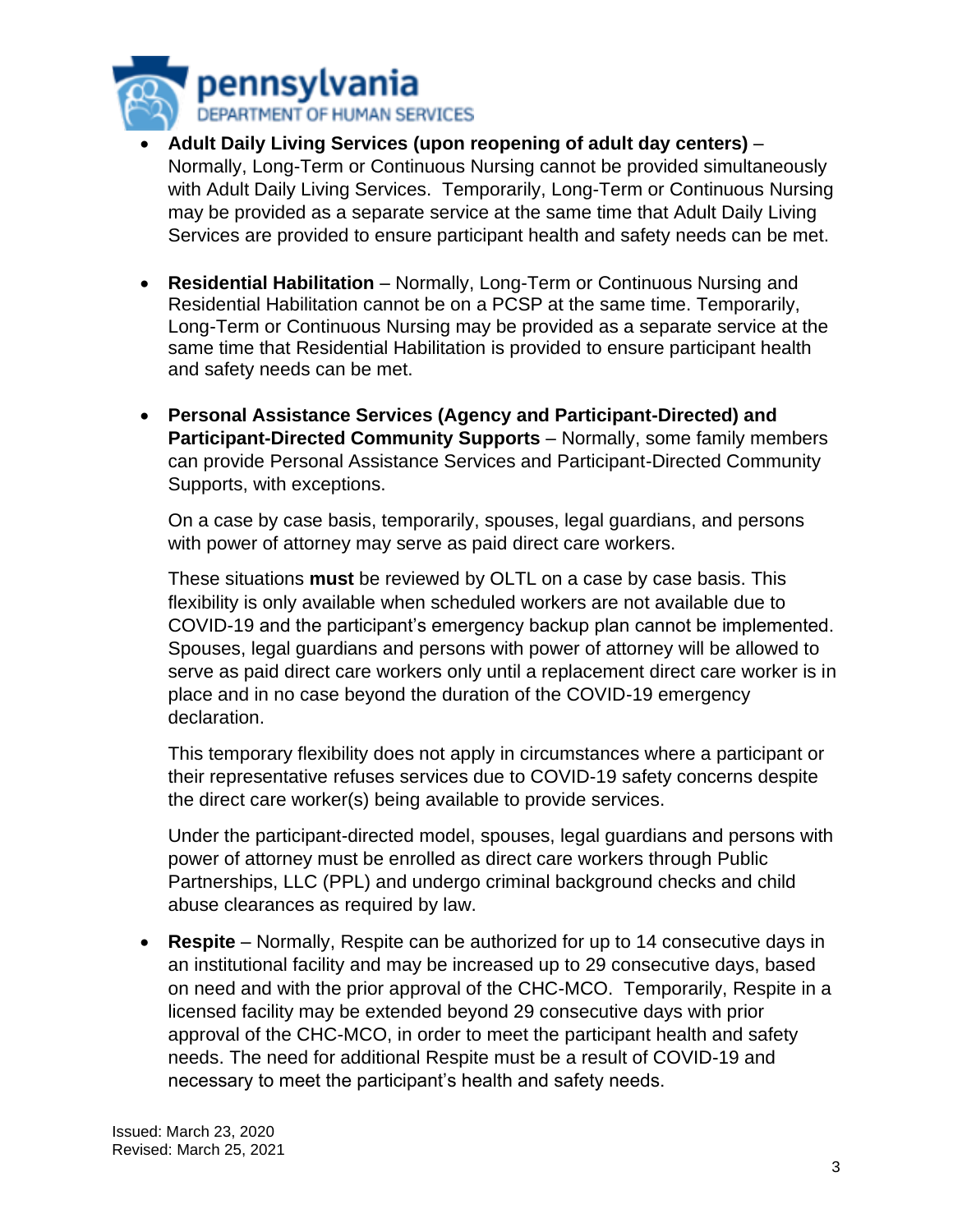

[Providers must check with the CHC-MCOs for any additional billing requirements.]

# **Expanded Settings Where Services May Be Provided**

- **Residential Habilitation and Structured Day Habilitation Services** may be provided to participants by Residential Habilitation and Structured Day Habilitation staff in private homes.
- **Structured Day Habilitation** may be provided remotely using phone or video conferencing to new participants and participants who received the services faceto-face prior to the COVID emergency declaration.
- **Cognitive Rehabilitation and Behavior Therapy** may be provided remotely using phone or video conferencing to new participants and participants who received the services face-to-face prior to the COVID emergency declaration.
- **Counseling Services** may be provided remotely using phone or video conferencing to new participants and participants who received the services faceto-face prior to the COVID emergency declaration.
- **Adult Daily Living Services** may be provided remotely by telephonic or webbased means. See [additional guidance here.](https://www.dhs.pa.gov/coronavirus/Pages/OLTL-ADL-Delivering-Telephonic-or-Remote-Services.aspx)

## **Modification of Worker Qualifications**

• **Residential Habilitation, Structured Day Habilitation Services, Adult Daily Living (upon reopening of adult day centers), and Personal Assistance Services** – Individual staff members who are qualified to provide any one of these services may be reassigned to provide Residential Habilitation, Structured Day Habilitation Services, Adult Daily Living, and Personal Assistance Services.

All staff should receive training on the PCSP of the participant for whom they are providing support. Training on the PCSP must consist of basic health and safety support needs for that individual.

## **Level of Care Assessments and Needs Assessments/Reassessments**

- **Initial Level of Care Assessments using the FED** may be conducted remotely using phone or video conferencing; the face-to-face requirement is temporarily waived.
- **Annual Reassessments, including the needs assessment and level of care** – may be conducted remotely using phone or video conferencing; the face-toface requirement is temporarily waived. Reassessments may be conducted remotely using phone or video conferencing at the participants choice or when the CHC-MCO and/or participant identified that risk factors may be present.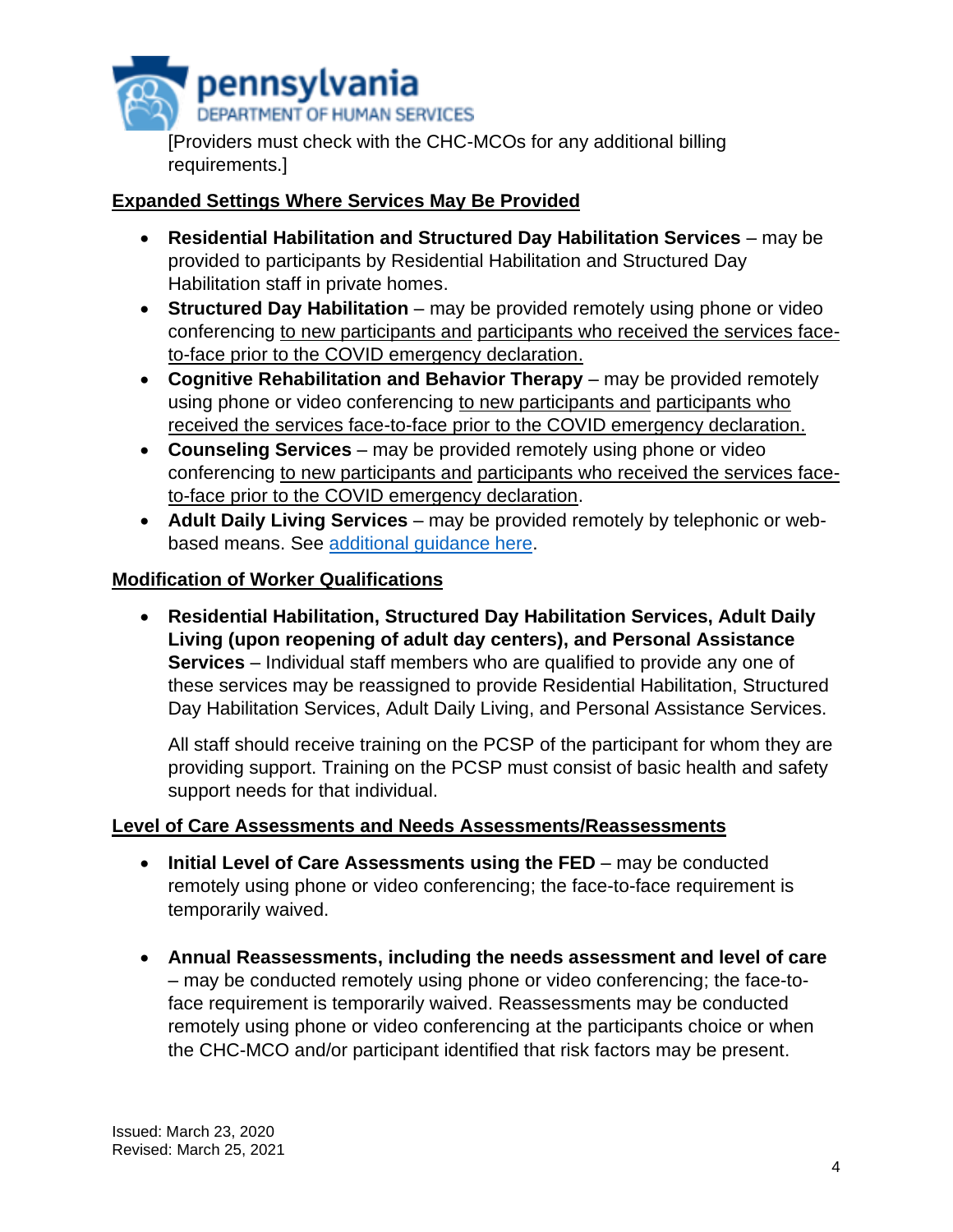

Annual reassessments, including the needs assessment, that were delayed beyond the 365th-day must be completed no later than December 31, 2020, which is 6 months after the issuance of the June 26, 2020 transition plan.

Service Coordinators must receive education and training from the CHC-MCOs on how to evaluate individual risk factors and protect themselves from potential exposure according to the guidance issued by the [CDC](https://www.cdc.gov/coronavirus/2019-ncov/index.html) and the Department of [Health.](https://www.health.pa.gov/topics/disease/coronavirus/Pages/Fact-Sheets.aspx)

Annual Reassessments, including the needs assessment, may be conducted face-to-face when possible. Service Coordinators should maintain safe behavioral practices as defined by the [CDC](https://www.cdc.gov/coronavirus/2019-ncov/index.html) and the [Department of](https://www.health.pa.gov/topics/disease/coronavirus/Pages/Fact-Sheets.aspx) Health when doing so.

• **Comprehensive Needs Reassessments** – may be conducted remotely using phone or video conferencing when a participant's needs change, when the participant requests a reassessment, or following trigger events.

Service Coordinators must receive education and training from the CHC-MCOs on how to evaluate individual risk factors and protect themselves from potential exposure according to the guidance issued by the [CDC](https://www.cdc.gov/coronavirus/2019-ncov/index.html) and the [Department of](https://www.health.pa.gov/topics/disease/coronavirus/Pages/Fact-Sheets.aspx)  [Health.](https://www.health.pa.gov/topics/disease/coronavirus/Pages/Fact-Sheets.aspx)

The qualifications for the individuals conducting these assessments will not change.

## **Person-Centered Service Planning/Service Coordination**

- **Monitoring of the PCSP** Service Coordinators may monitor participants and PCSPs remotely by telephone where face-to-face contacts are usually required. Service Coordinators are encouraged to contact participants frequently to ensure participants' needs are being met during the COVID-19 emergency declaration.
- **Person-Centered Planning Team (PCPT) meetings and plan development** may be conducted entirely using telecommunications. Members of the PCPT, determined at the discretion of the participant, may also participate remotely using phone or video conferencing.

## **Retainer Payments to Address Emergency Related Issues**

• **Personal Assistance Services** – During the COVID-19 emergency, retainer payments to direct care workers in agency and participant-directed models may be made when the participant is hospitalized, absent from their home, or in isolation and unable to receive services due to COVID-19. Personal Assistance Services retainer payments may not exceed 15 days – the number of days for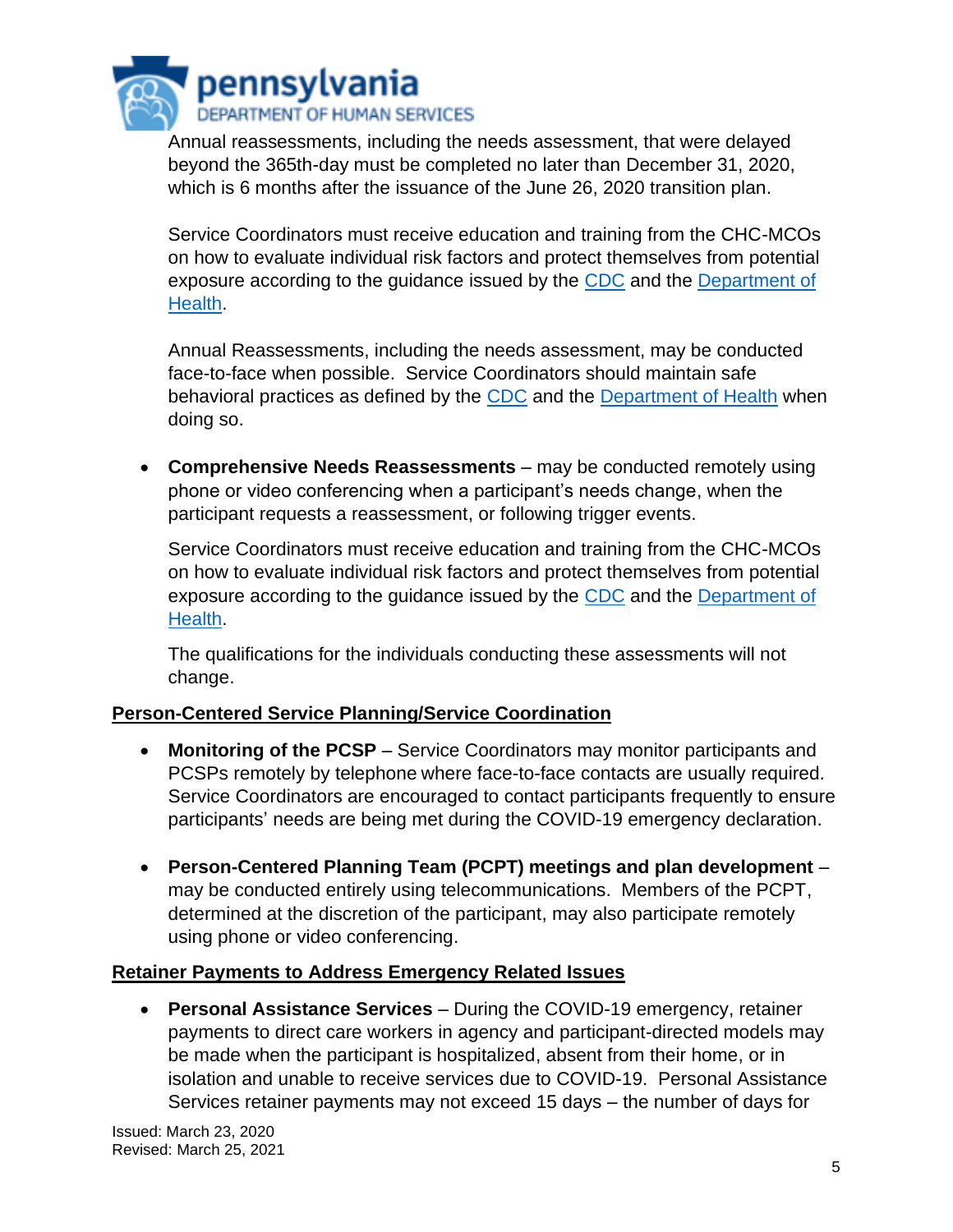

which OLTL authorizes a payment for "bed-hold" in nursing facilities. Retainer payments will not be available when another reasonably equivalent assignment is made available to a direct care worker or when the worker is laid off and collecting unemployment. CHC-MCOs will provide additional guidance to agencies and workers regarding these retainer payments.

[Providers must check with the CHC-MCOs for any additional requirements.]

## **Documenting what actions were taken and maintaining evidence for why actions were taken.**

In addition to notifying the CHC-MCO, a provider should document any changes to their operations as a result of COVID-19 and maintain evidence to support why the changes were made. Doing so will help demonstrate the basis for an action. In general, evidence that should be maintained includes, but is not limited to:

- **Orders or notices from Federal, State, and local authorities that support changes to operational procedures.**
- **Correspondence and other records demonstrating inability to meet required staffing ratios or response times.** Example: Provider's employees are unable to report to work due to COVID-19-related reasons. Provider attempts to secure temporary staff from other staffing agencies, but each agency reports that they too are experiencing staff shortages. As a result, Provider is out of compliance with required staffing ratios. Provider should maintain documentation of employee unavailability and retain copies of correspondence with each of the staffing agencies to demonstrate that all possible efforts were made to secure enough staff.
- **Records demonstrating changes made in staffing or location of service provision.** Example: Provider temporarily closes its Structured Day Habilitation Program and reassigns staff to provide services to participants in their homes. The provider should retain a copy of this notice, documentation of staff reassignments and steps taken to ensure reassigned staff have required training to ensure health and safety support of the participant.
- **Document all services performed to include but not limited to:**
	- Participant name
	- Participant date of birth
	- Date of service
	- Services performed
	- Start and stop times of the services performed
	- **Diagnosis**
	- Individual performing the services